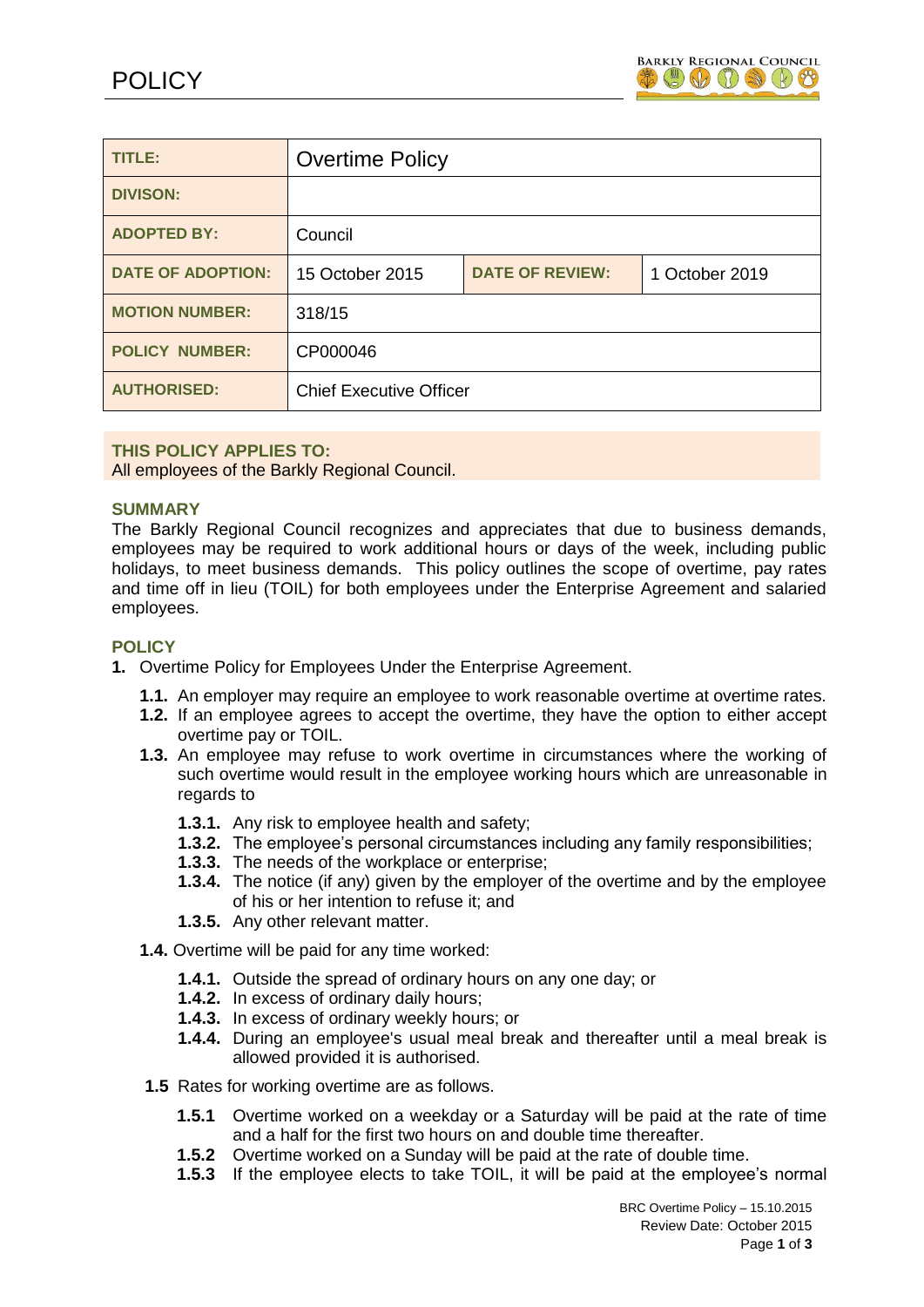

rate when the employee uses the TOIL.

- **1.6** An employee required to work overtime on a Saturday, Sunday or public holiday will be paid for a minimum of four hours worked at the appropriate rate.
	- **1.6.1** Paragraph 1.6 does not apply if the overtime is continuous with ordinary hours.
- **1.7** Recalls.
	- **1.7.1** An employee recalled to work overtime after leaving the employer's premises (whether notified before or after leaving the premises) will be paid for a minimum of four hours worked at the appropriate rate for each time the employee is so recalled.
		- **1.7.1.1** In the case of unforeseen circumstances arising, the employee will not be required to work the full four hours if the job the employee was recalled to perform is completed within a shorter period.
		- **1.7.1.2** If, during the period of the recall, other urgent work (not foreseen at the time the employee was recalled) is required to be undertaken, the employee will perform such work and that work will be regarded as part of the original recall for all purposes of this agreement.
	- **1.7.2** Paragraph 1.7.1. does not apply if one of the following occurs.
		- **1.7.2.1** In cases where it is customary for an employee to return to the employer's premises to perform a specific job outside the employee's ordinary working hours; or
		- **1.7.2.2** Where the overtime is continuous (subject to a reasonable meal break) with the commencement of ordinary working time.
		- **1.7.2.3** Where the employee was the designated as the On Call person, whereby overtime rates shall apply for hours actually worked.
- **2.** Overtime Policy for Salaried Employees.
	- **2.1.** For salaried staff, no overtime is provided for within the employment contracts as the management band remunerates employees at a rate recognising their seniority which takes into account a regular level of additional work to which they are compensated.
	- **2.2.** In extreme situations where unusually excessive hours has been worked on major projects, assignments or at the direction of the Chief Executive Officer (CEO), the CEO or Director of People and Safety may choose to approve time off in lieu for the additional hours worked.
		- **2.2.1.** Excessive hours shall be defined as outlined in the Council Enterprise Agreement: Overtime will be arranged so that, wherever reasonably practicable, an employee does not work more than sixteen hours in any period of 24 consecutive hours and so that each employee may have ten consecutive hour off duty in each such 24 consecutive hours
		- **2.2.2.** An employee who works so much overtime that he or she does not have ten hours off between the end of ordinary work on one day and the start of work on the next, will be released until he or she has had ten hours off duty without loss of pay for ordinary working time during that absence
		- **2.2.3.** If an employee is instructed to resume or continue work without having had ten consecutive hours off duty, then the employee will be paid overtime at double the ordinary rate until released from duty. The employee is then entitled to be absent until he or she has had ten consecutive hours off duty without loss of pay for ordinary working time occurring during that absence.